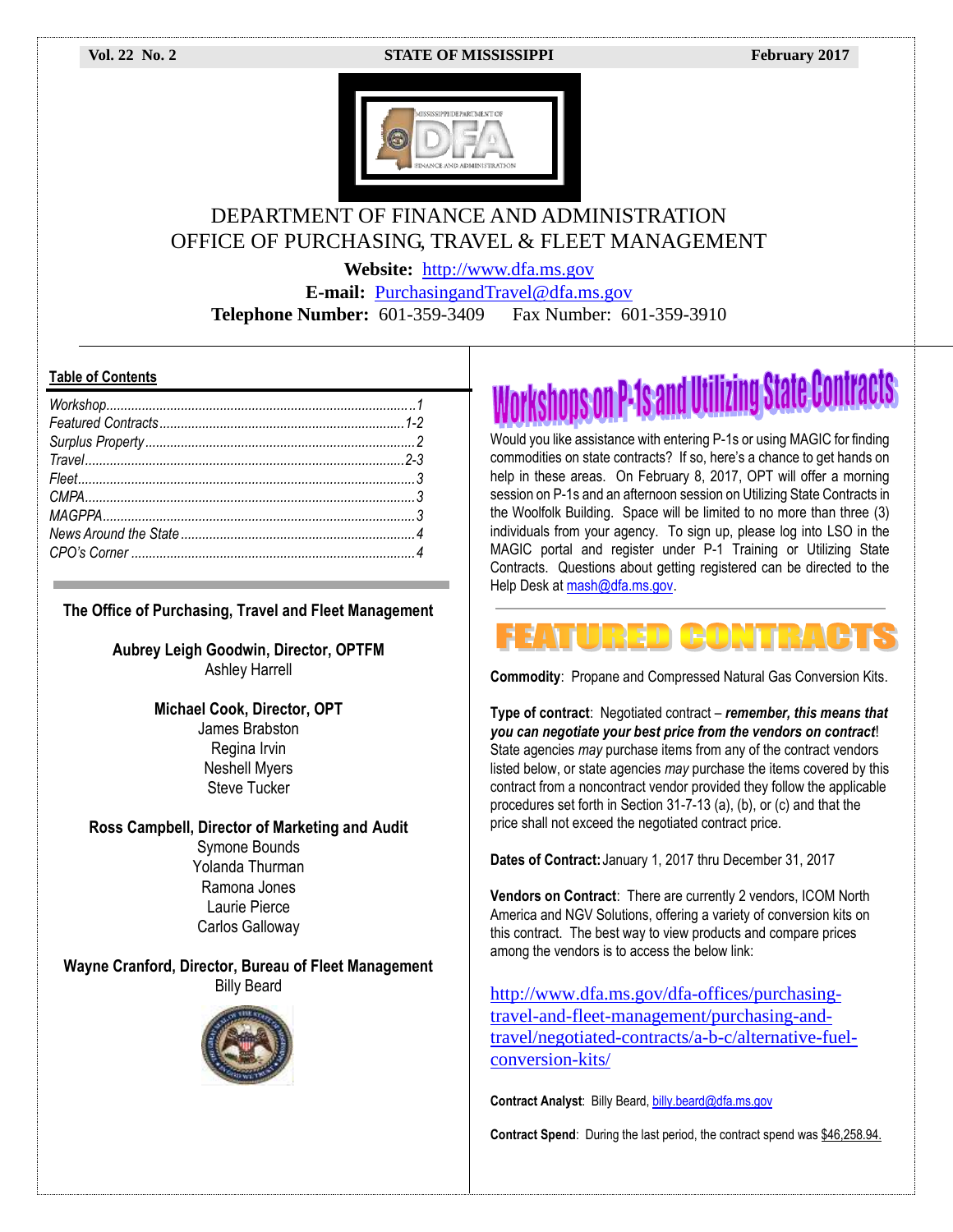The Office of Purchasing, Travel and Fleet Management is in the process of preparing the Invitation for Bids for **New and Remanufactured Laser Toner Cartridges** for the 2017-2018 calendar year. If your agency is looking to order toner cartridges that are not currently available on the Laser Toner Cartridge contract, please contact Ramona Jones at [Ramona.Jones@dfa.ms.gov](mailto:Ramona.Jones@dfa.ms.gov) or 601-359-9335 with a list of these items by brand, type and color if applicable for addition to the contract if possible. .

# **Surplus Property**

If your office is in need of file cabinets we have over 300 5-drawer vertical cabinets, some with keys that are in good condition. In the next few weeks we are expecting a good many chairs and some desks and other office furniture to come into Surplus. You can contact Surplus with any questions.

# **Travel**



The OPTFM Travel Office distributes information and receives inquiries through **agency Travel Coordinators**. Regular communication between the Travel Manager and the agency has helped significantly with the Travel Card Program.

Primary and secondary travel coordinators act as a liaison between the agency and the Travel Office in OPTFM. Pursuant to the Travel Manual:

# **Agency Travel Coordinators will:**

- Monitor employee compliance in accordance with these rules and regulations;
- Provide assistance to employees concerning questions and problems with travel arrangements and reimbursement;
- Serve as liaison with the State Travel Manager's office;
- Book airline/railway travel, vehicle rentals, and lodging reservations for that department's employees through one of the state contract travel agencies or by other methods. This is not meant to indicate that no one else can make such

arrangements, but rather to suggest that it is easier to monitor employee compliance when travel is handled by one person;

- Ensure that all employees are aware of and familiar with the guidelines set forth in this manual and that they understand that they are required to adhere to the established state travel policies and contracts; and,
- Contact the Travel Office when information is needed or questions arise on behalf of employees in the agency.

One benefit of the having travel coordinators active in each agency is that the email list in the Travel Office will go down from 500 to less than half that. People come and go and many of the emails bounce back as undeliverable.

Having two (maximum of three) people in the agency will also allow Travel Coordinators to review information sent and perhaps modify it if it is more restrictive than your agency policies.

# **New Email List**



While we already have contacts for many of the agencies it is easy to lose touch. Insufficient or inaccurate information on file will result in missed communication, Coordinators not being aware of other traveler's questions or concerns, and the Travel Office getting multiple requests from one agency to answer the same question.

Please fill out the following information and email it to Laurie Pierce at [laurie.pierce@dfa.ms.gov](mailto:laurie.pierce@dfa.ms.gov) with Travel Coordinator in the subject line.

**Travel Coordinator: Title: Entity: Mailing Address: City, ST ZIP: Phone Number: Email: Website: Travel Card Program Coordinator: {Yes} {No}**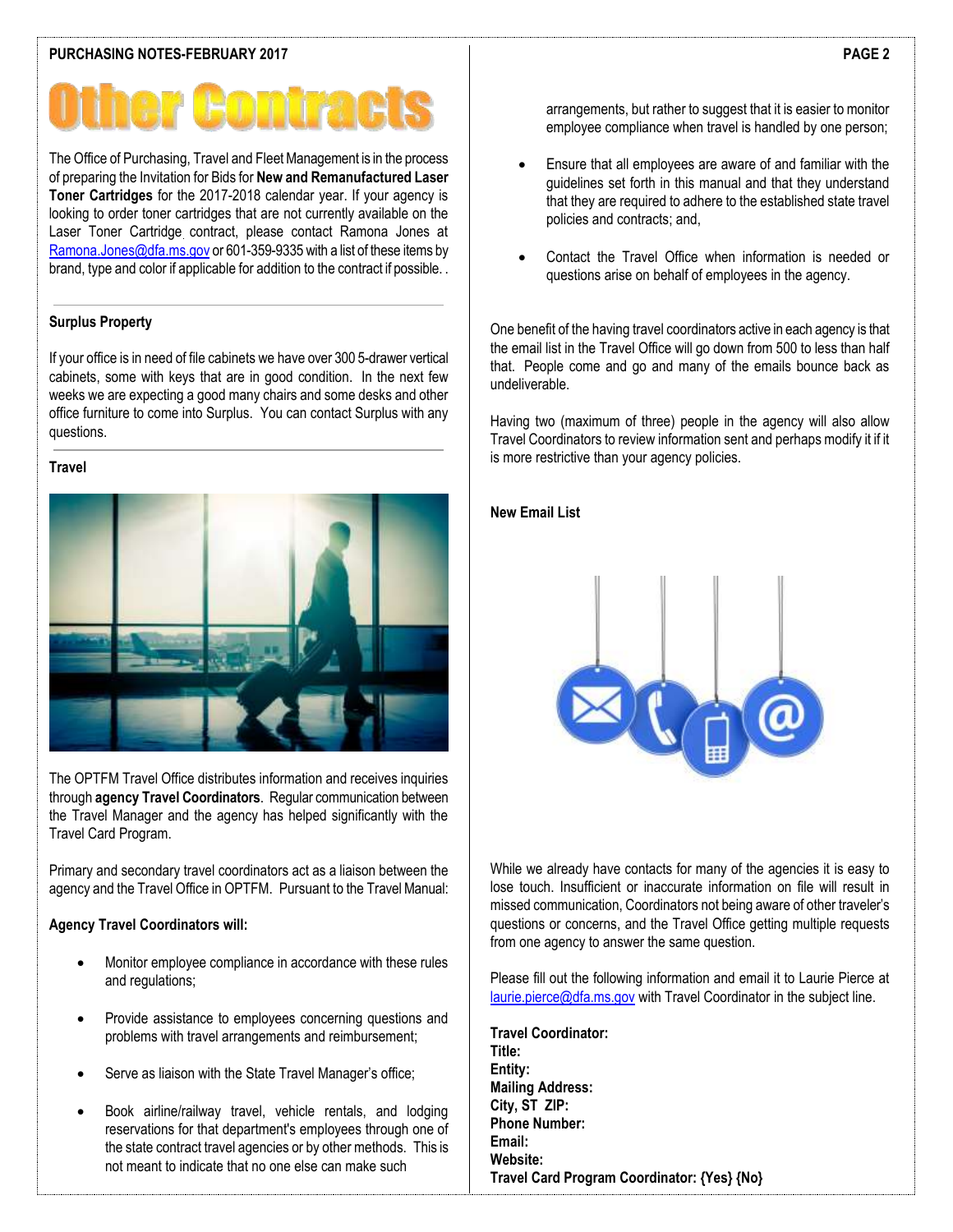### **PURCHASING NOTES-FEBRUARY 2017**

**Travel Coordinator: Title: Entity: Mailing Address: City, ST ZIP: Phone Number: Email: Website: Travel Card Program Coordinator: {Yes} {No}**

The deadline to receive this information is February 28, 2017 at which time communications regarding travel related issues will only be sent to those who have emailed the form in.

Please note: This does not affect Travel Card Program Coordinators; however, if you are a Travel Card Program Coordinator, please indicate in the space provided so you will not receive duplicate emails.

# **Fleet Management (BFM)**

We are continuing to see issues with the disposal of vehicles in MAGIC. A new Vehicle and Disposal Status Report has been created in MAGIC.

This report will provide agencies with the ability to verify that the Asset Record Status and the Equipment Status are not mismatched. Records where the status is mismatched will be highlighted in **green.** It is important that equipment records for an inactive vehicle asset be deactivated.

- $\mathbb{R}$ The T- Code for this report is: **ZFAM\_VEHICLE\_EQ\_STAT**
- A new job aid to provide instructions on how to run a Vehicle  $\mathbb{L}$ and Equipment Status Report is available in MAGIC. The job aid can be found within UPERFORM.

A Vehicle Disposal Process Job Aid is also available in MAGIC. The updated [Vehicle Disposal Process Job Aid](http://uperform.magic.ms.gov/ucontent/1432fcb11b12487abd1acace89079075_en-US/index.pdf) will provide you more information on this business process.



**2017 Class Schedule**

| <b>Dates</b>      | Location                       |
|-------------------|--------------------------------|
| March 28-30, 2017 | <b>Woolfolk Annex Building</b> |
| May 9-11, 2017    | <b>Woolfolk Annex Building</b> |
| July 11-13, 2017  | <b>Woolfolk Annex Building</b> |

# CONGRATULATIONS TO THE JANUARY 2017 CMPA GRADUATES



*Jackie Barraco,SMRC Karley Bobbett, MDHS Dixie Coats, USM Noah Gibson, MSPB Mitch Harris, UMMC Stephanie Isbell, EMSH Greg Jacobs, PERS Dawn Lomax, USM Brenda Meadows, Boswell Regional Center Amanda Michael, MS Military Dept. Tony Moore, MSPB Neshell Myers, DFA Darrell Robinson, MSPB Marcus Truhett, UMMC*

The MAGPPA Quarterly Meeting will be on Tuesday, February 21, 2017 at the Sparkman Auditorium of the Mississippi Agriculture Museum in Jackson, MS. Please mark your calendar and register for this event at the MAGPPA website.